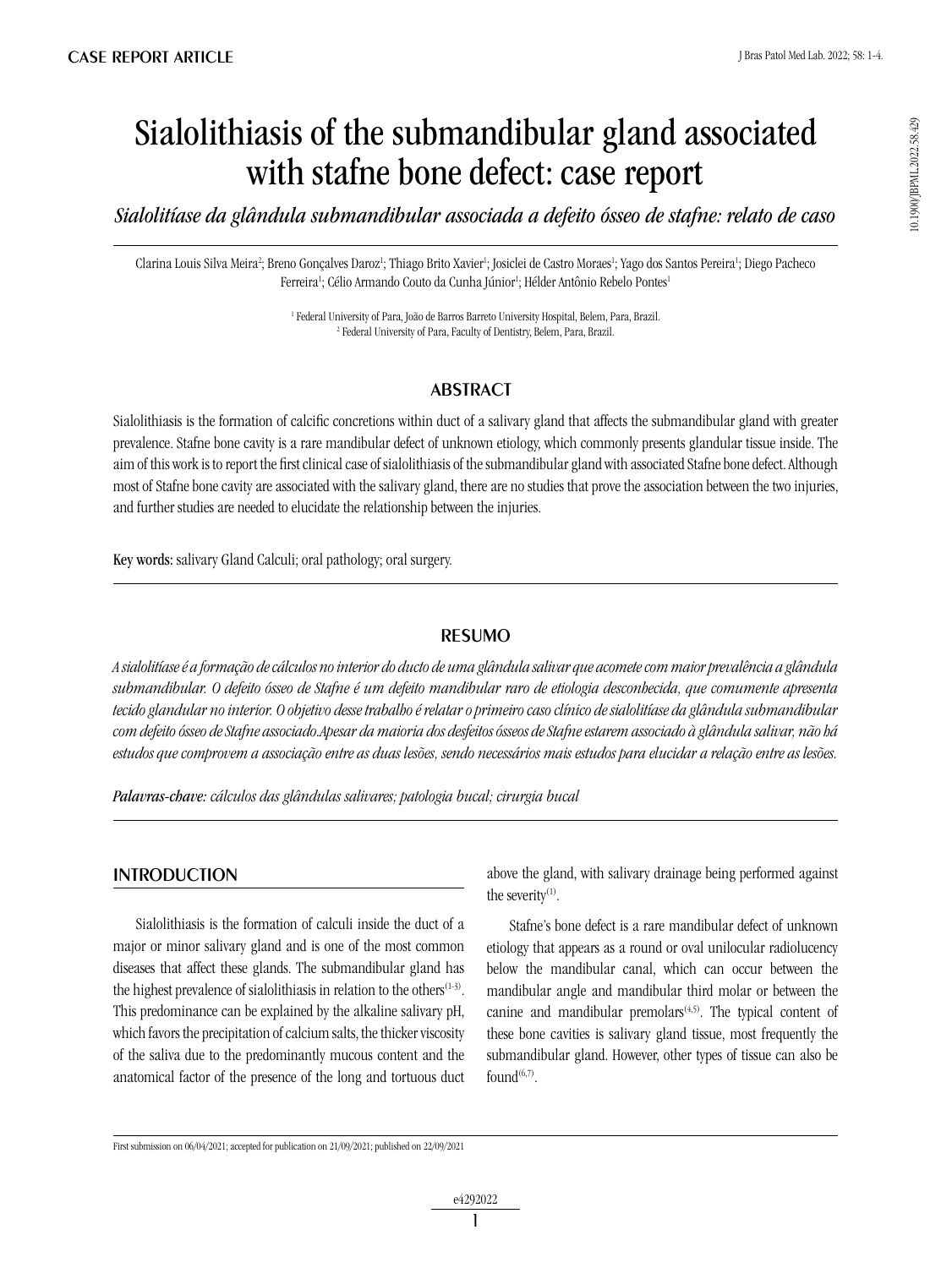There are no studies in the literature reporting the association of sialolithiasis with Stafne's bone defect. Therefore, the aim of this paper is to report the first clinical case of sialolithiasis of the submandibular gland duct with Stafne's bone defect associated with the same side of the lesion.

#### CASE REPORT

A 44-year-old female patient, with a history of breast cancer with metastasis in family members, was referred to the Maxillofacial Surgery and Traumatology service of the João Barros Barreto University Hospital after consultation with an otolaryngologist reporting pain caused in the region left mouth floor.

The extraoral clinical examination showed a slight increase in ipsilateral submandibular volume with the presence of lymphadenopathy with approximately 2.5 cm in its largest diameter. Oral mucosa, with a smooth surface, firm consistency on the left mouth floor, at the height of dental elements 32 and 33 and along the path of Wharton's duct. On occlusal radiography imaging, the presence of radiopaque foci was noted (Figure 1). The panoramic radiograph did not show an overlapping of calcifications, but an unilocular radiolucent image was shown below the mandibular canal on the left side, suggestive of Stafne's bone defect (Figure 2).

The patient underwent surgery under local anesthesia for surgical excision of the sialolith. After suturing to prevent posterior displacement of the stone, a small superficial intraoral incision was made to expose the sialolith (Figure 3). After dissection and sufficient mobility, the sialolith was easily removed and sent for



figure 1 – *Occlusal radiography showing the presence of radiopaque foci on the left side.*



figure 2 – *Panoramic radiograph showing Stafne's bone defect on the left side of the mandible.*



figure 3 – *Surgical excision of the sialolith*

histopathological analysis. An opening for spontaneous salivary drainage was maintained (Figure 4) and, on return after one week, the sutures were in position with good healing (Figure 5). In a 1-year follow-up, the patient had good healing and no recurrence.

#### **DISCUSSION**

The submandibular gland is one of the main salivary glands, being a mixed gland and predominantly mucous, which is related to the mylohyoid muscle in the angle of the mandible<sup>(8)</sup>.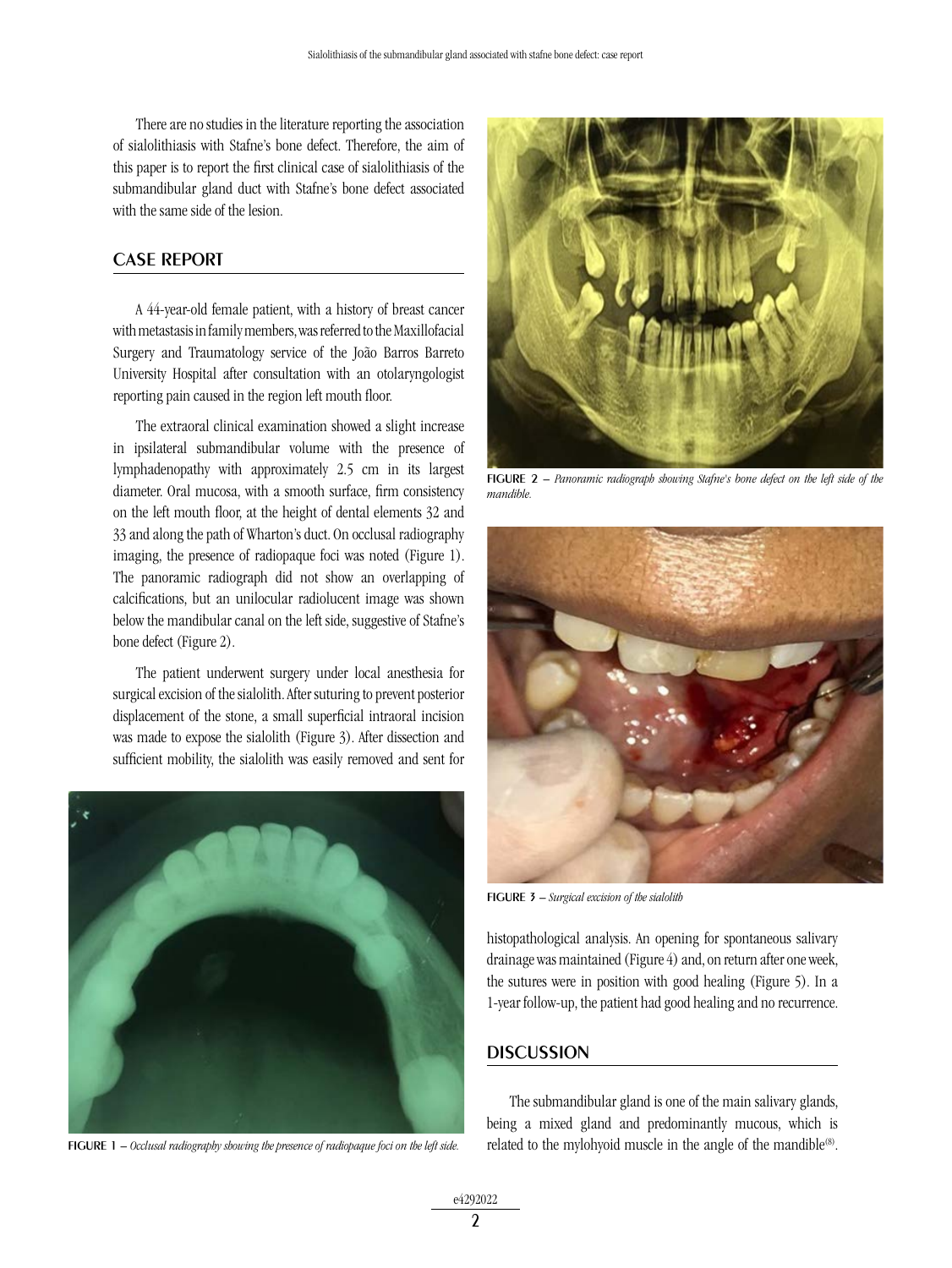

figure 4 – *Suture of the surgical incision maintaining an opening for salivary drainage.*



figure 5 – *Clinical appearance of the scar at 1 week of postoperative follow-up*

In relation to the other glands among them, we can mention the more alkaline salivary pH, the higher concentration of calcium, the viscosity of the saliva produced and the characteristics of the salivary duct, which in this gland is long and tortuous, in addition to being located above it, which results in in a drainage against gravity<sup>(1)</sup>.

Asialolithiasis is more prevalent in adult males and presents with painful symptoms and edema in the region of the affected gland, with reported worsening of pain during meals<sup>(1,8-10)</sup>. The clinical presentation of our case corroborates these findings, despite the rarer involvement in females.

The standard radiograph for detecting submandibular and lingual salivary calculi is occlusal. However, not all calcifications can be detected by conventional radiography methods, requiring more advanced tests such as computed tomography, sialography, ultrasound, scintigraphy or magnetic resonance<sup>(11)</sup>. Despite the fact that tomography has already been identified as a more sensitive and specific method for diagnosis, it was not feasible to use it in the case described, due to the patient's socioeconomic limitations<sup>(10)</sup>. However, occlusal radiography and clinical findings were sufficient to confirm the diagnosis and plan a minimally invasive surgery.

Smaller salivary calculi that do not cause obstruction in the duct has physical therapy as an alternative to non-surgical treatment, whereas larger and symptomatic calculi that obstruct salivary drainage must be surgically removed<sup>(10)</sup>. The surgical approach is according to the location of the calculus in relation to the gland or duct. When the sialolith is in the anterior or middle third of the duct, removal can be done by surgically exploring the duct, while the more posterior location of the sialolith may require a sialoadenectomy(11). Recent advances propose a minimally invasive treatment, eliminating the need for sialoadenectomy, removing the sialoliths through endoscopic procedures or intraoral surgical procedures<sup>(12)</sup>. Minimally invasive treatment poses less risk to the structure of the salivary gland, preserving its function $(9)$ .

Stafne's bone defect is rare and its etiology is unknown, however, the theory that the submandibular gland exerts pressure on the lingual cortex of the mandible is widely accepted $(6,7)$ . In our clinical case, the defect was diagnosed based on characteristic radiographic findings<sup> $(5,6)$ </sup>. Biopsy becomes necessary when these defects appear in anterior regions of the mandible, where they can mimic other lesions<sup> $(13)$ </sup>. The bone defect associated with an adjacent salivary gland disorder.

Despite the ipsilateral occurrence of the lesions and the fact that most of Stafne's bone defects are associated with the salivary gland, there are no studies in the literature that prove the association between the two lesions, and it is not possible to state that there is in fact an interaction. Therefore, we believe that this is the first report of the presence of these two concomitant pathologies in the same patient. It is noteworthy that further clinical and laboratory studies are needed to elucidate the relationship between these lesions.

Conflict of Interest: All authors disclaim any conflict of interest.